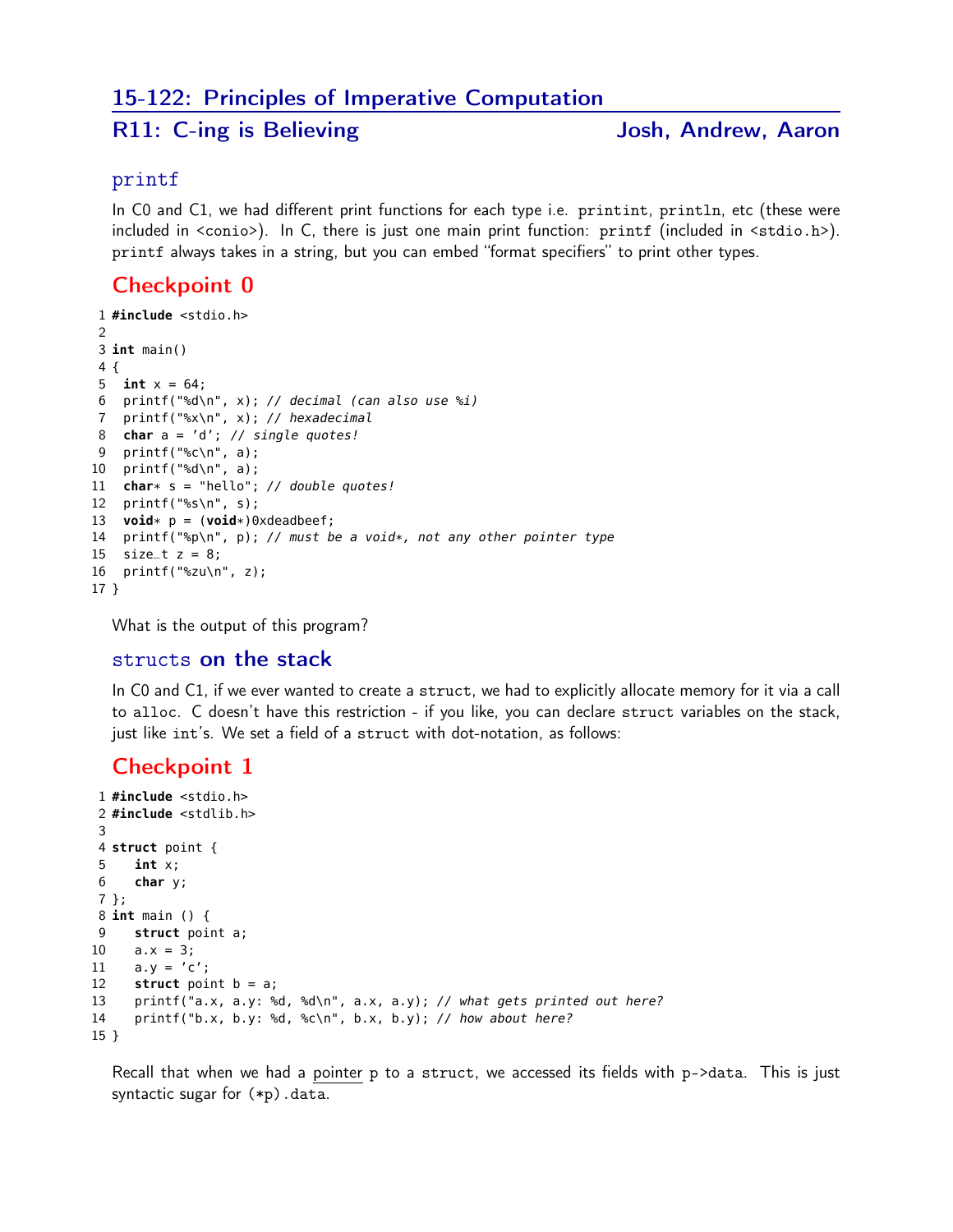## Addressing all the things

We have already seen the "address-of" operator, &, used to find function pointers in C1. In C, we can do the same thing with variables. This is useful if you want to give a function a reference to a local variable. Remember to only free pointers returned from malloc!

## Checkpoint 2

```
1 #include <stdio.h> #include <stdio.h>
2 #include "lib/contracts.h" #include "lib/contracts.h"
3 struct point {
4 void bad_mult_by_2(int x) { int x;
5 \times = \times \times 2; int y;
6 } \{\}7 void swap_points(struct point* P) {
8 void mult_by_2(\text{int*} \times) {<br>9     REQUIRES(x != NULL);<br>int temp = P->x;
  \mathsf{REQUIRES}(x \ \mathsf{!=} \ \mathsf{NULL});
10 *x = x \times 2; P->x = P->y;
11 } P−>y = temp;
12 }
13 int main () { int main() {
14 int a = 4; struct point A;
15 int b = 4; A.x = 122;
16 bad_mult_by_2(a); A.y = 15;
17 mult_by_2(&b); swap_points(&A);
18 printf("a: %d b: %d\n", a, b); printf("A: (%d, %d)\n", A.x, A.y);
19 return 0; return 0;
20 } }
```
What is the output when each of these programs are run?

# **Casting**

C introduces many different types to represent integer values. Sometimes, if we really know what we are doing, we may want or need to convert between these types. We can do so by *casting*.

- (a) Casting from small signed to large signed: the value is sign-extended with the sign bit (most significant bit) but remains unchanged
- (b) Casting from small unsigned to large unsigned: the value is padded with leading zeroes but remains unchanged
- (c) Casting from signed to unsigned of the same size: the value in the new type is equal to that in the old type, modulo INT\_MAX for the new type. In other words, the bit pattern does not change, but if the original value was negative, then the value will change.
- (d) Casting from unsigned to signed of the same size: if the unsigned value is expressible in the signed type, then that is the new value and neither the bit pattern nor the value changes. Otherwise this is implementation-defined.

Casts between pointers and integers, or casts between large integer types to small integer types are both implementation-defined. Additionally, we don't require you to know what happens when casting directly from small to large between signed and unsigned. $<sup>1</sup>$  $<sup>1</sup>$  $<sup>1</sup>$ </sup>

The general rule of thumb is that value is preserved whenever possible, and the bit pattern is preserved otherwise.

<span id="page-1-0"></span> $1$ It is either implementation defined, or confusing. See section 6.3.1.3 of the C99 standard at <http://www.open-std.org/jtc1/sc22/wg14/www/docs/n1256.pdf>.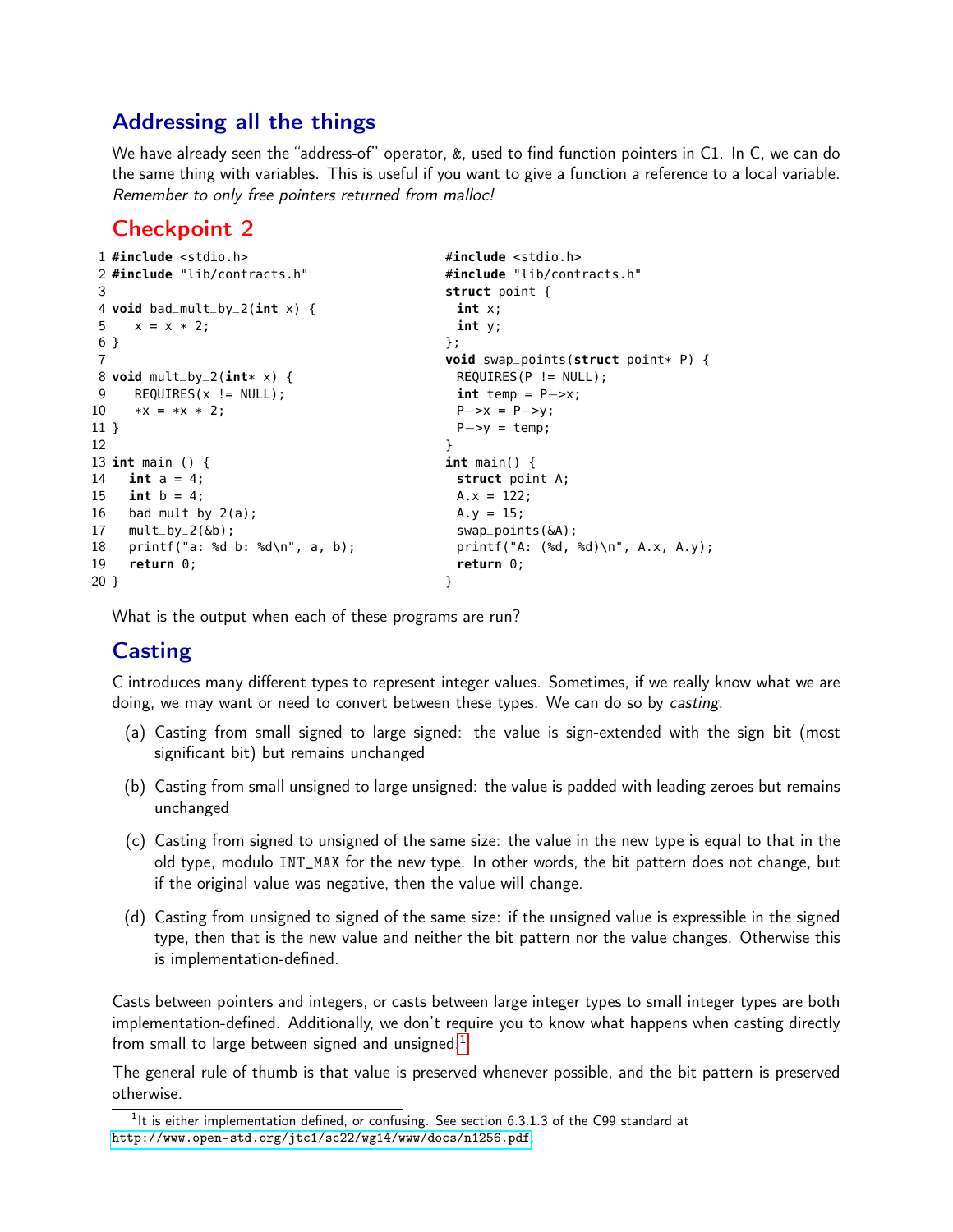#### switch statements

A switch statement is a different way of expressing a conditional. Here's an example:

```
1 void print_dir(char c) {
2 switch (c) {
3 case 'l':
4 printf("Left\n");
5 break;
6 case 'r':
7 printf("Right\n");
8 break;
9 case 'u':
10 printf("Up\n");
11 break;
12 case 'd':
13 printf("Down\n");
14 break;
15 default:
16 fprintf(stderr, "Specify a valid direction!\n");
17 break;
18 }
19 }
```
Each case's value should evaluate to a constant integer type (this can be of any size, so chars, ints, long long ints, etc).

The break statements here are important: If we don't have them, we get fall-through: without the break on line 11 we'd print "Up" and then "Down" for case 'u'.

Here's some code that takes a positive number at most 10 and determines whether it is a perfect square. The behavior here is called fall-through.

```
1 int is_perfect_square(int x) {
2 REQUIRES(1 <= x \&6x x <= 10);
3 switch (x) {
4 case 1:
5 case 4:
6 case 9:
7 return 1;
8 break;
9 default:
10 return 0;
11 break;
12 }
13 }
```
Fall-through is useful, but can be tricky. What's wrong with the following code, and how do you fix it?

#### Checkpoint 3

```
1 #include <stdio.h>
2 #include <stdlib.h>
3 void check_parity(int x) {
4 switch (x % 2) {
5 case 0:
6 printf("x is even!\n\cdot");
7 default:
8 printf("x is odd!\n");
9 }
10 }
```